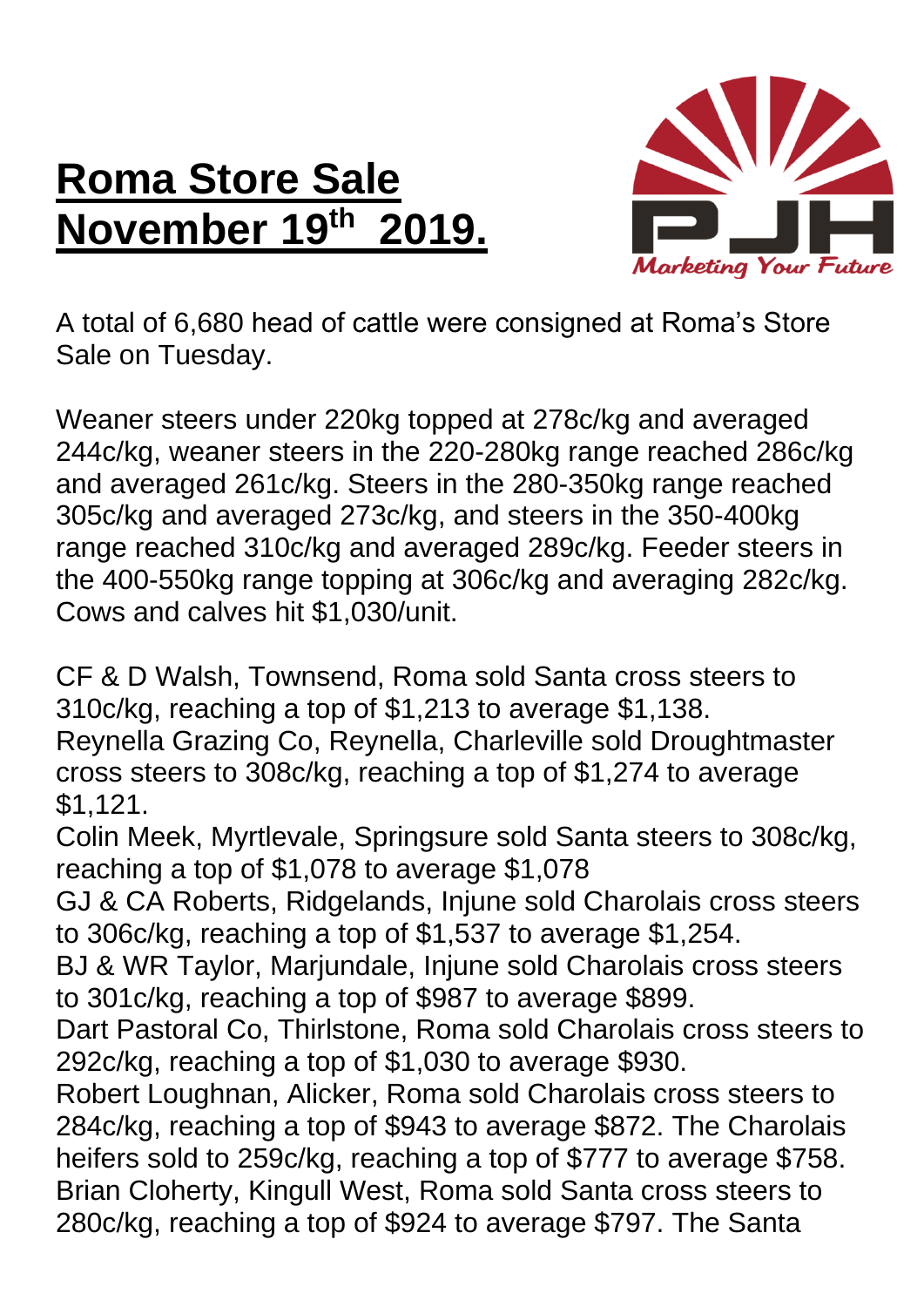cross heifers sold to 255c/kg, reaching a top of \$706 to average \$691.

Heifers under 220kg topped at 248c/kg and averaged 193c/kg, while heifers in the 220-280kg range topped at 260c/kg and averaged 225c/kg. Heifers in the 280-350kg range topped at 270c/kg, averaging 234c/kg. Heifers in the 350-450kg range topped at 280c/kg, averaging 250c/kg.

Elrose Family Trust, Elrose Station, Boulia sold Brahman cross heifers to 278c/kg, reaching a top of \$1,352 to average \$1,352. Ian Duff, Duffields, Roma sold Limousin cross heifers to 270c/kg, reaching a top of \$949 to average \$873. Bryant Family Grazing, Bundalloch, Bollon sold Brangus cross heifers to 224c/kg, reaching a top of \$611 to average \$527. RG & B Mobbs, Wallambank, Bollon sold Santa heifers to 220c/kg, reaching a top of \$682 to average \$562.

Cows in the 300-400kg range reached 244c/kg and averaged 184c/kg, while cows in the 400kg-500kg range reached 264c/kg and averaged 218c/kg. Cows over 500kg topped at 264c/kg, averaging 235c/kg.

AR & SM Russell, Gladysvale, Augathella sold Brahman cows to 264c/kg, reaching a top of 1,471 to average \$1,387.

> *PJH sell 3 rd position next week. Please be aware that all cattle being sold must be accompanied by a National Cattle Health Declaration as well as N*